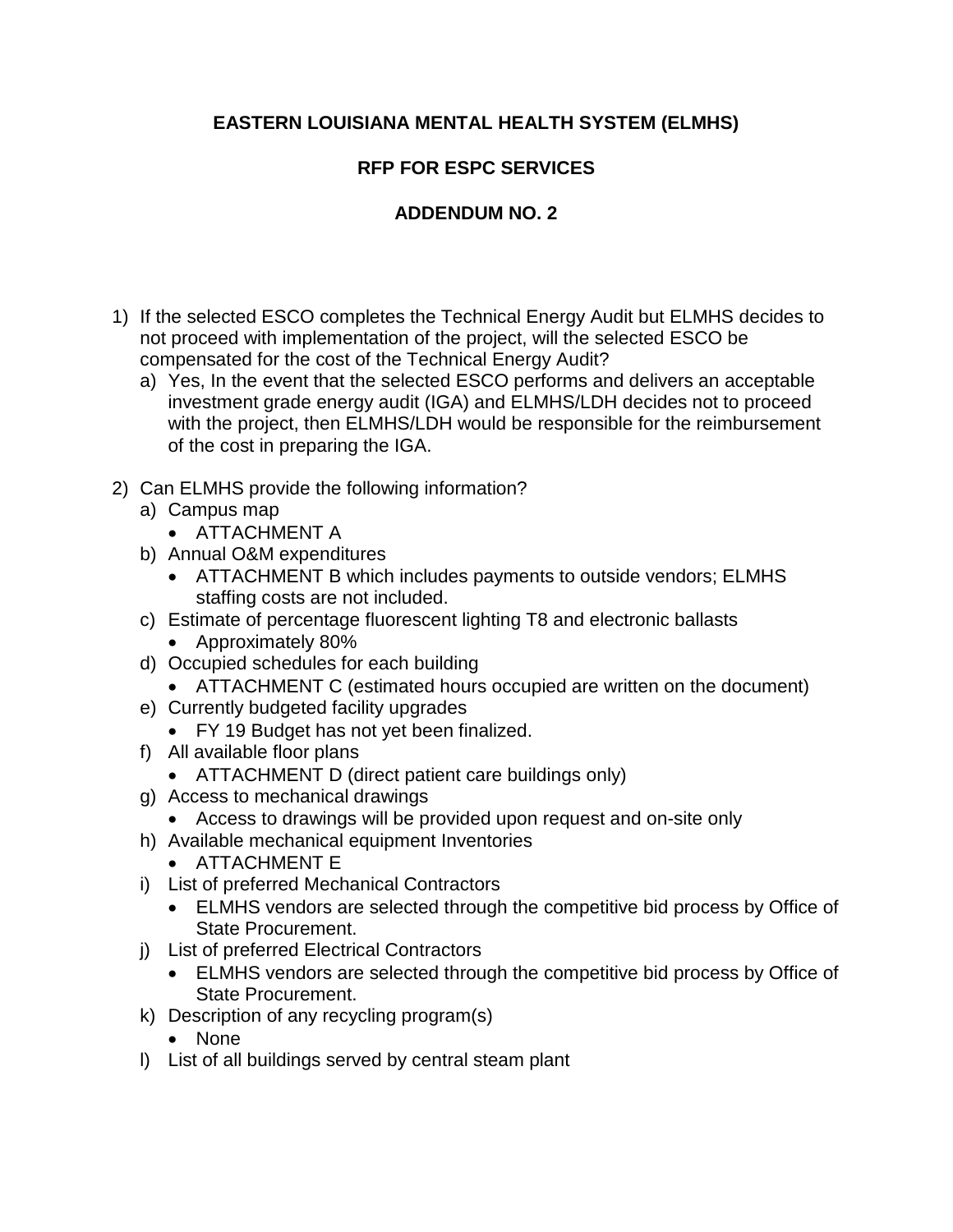- All residential housing and some maintenance shops are heated with electricity either through centralized systems or window units. All others are served by the central steam plant.
- m) Map of steam system distribution lines
	- ATTACHMENT F
- n) Map of natural gas distribution lines
	- ATTACHMENT F
- o) Steam plant and cooling tower chemical treatment expenditures and analysis reports
	- ATTACHMENT B (WECHEM, INC.) which includes payments to outside vendors; ELMHS staffing costs are not included.
- p) Contact information for TAC controls contractor who installed DDC HVAC controls in Center Building
	- Bernhard Brothers (225) 752-0785
- q) Breakdown on how each building is heated and cooled
	- All patient care buildings and administration/support buildings are heated/cooled by either steam or chilled water. For residential areas and some maintenance shops see s. below.
- r) The Entergy primary contact information
	- Entergy Business Center 1-800-766-1648
- s) List of buildings that are heated with electricity
	- All residential housing and some maintenance shops are heated with electricity either through centralized systems or window units.
- 3) Is there a page limit to the RFP response?
	- a) Per the RFP "There is no intent to limit the content of the proposals, and proposers may include any additional information deemed pertinent. Emphasis should be on simple, straightforward and concise statements of the proposer's ability to satisfy the requirements of the RFP."
- 4) Would financial statements as part of the RFP response remain confidential?
	- a) Per the RFP: "Only information which is in the nature of legitimate trade secrets or non-published financial data shall be deemed proprietary or confidential. Any material within a proposal identified as such must be clearly marked in the proposal and will be handled in accordance with the Louisiana Public Records Act, R.S. 44:1-44 and applicable rules and regulations. Any proposal marked as confidential or proprietary in its entirety shall be rejected without further consideration or recourse."
- 5) Section 4.C. of the RFP asks that we provide a cost analysis for accepting any level of environmental liability. Can you please elaborate what you are looking for in the cost analysis?
	- a) The Proposer should provide a general statement of what hazardous materials they anticipate to encounter in the project and which they will be responsible for and which the owner will be responsible for, the cost analysis should reflect this.